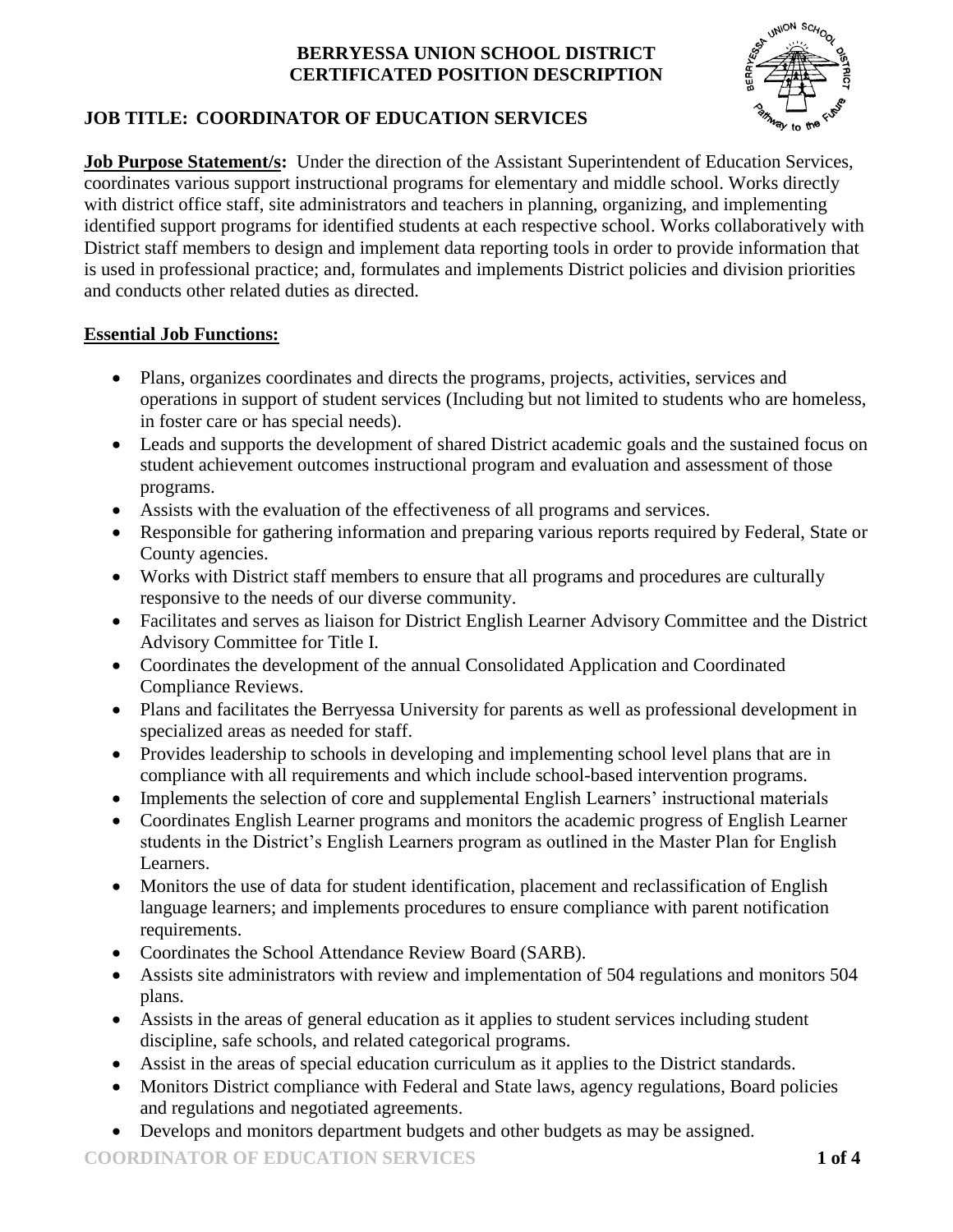

## **JOB TITLE: COORDINATOR OF EDUCATION SERVICES**

- Attends and conducts meetings, state and regional conferences and workshops to remain current in all issues relating to education support services.
- Performs other related duties as assigned.

### **Job Requirements – Qualifications**

*To perform this job successfully, an individual must be able to perform each essential duty satisfactorily. The requirements listed below are representative of the knowledge, skill, and/or ability required. Reasonable accommodations may be made to enable individuals with disabilities to perform the essential functions.*

## **Education and Experience Requirements:**

- Masters Degree in Education or related field preferred.
- Must possess a valid California Administrative credential.
- A minimum of three years of successful teaching experience.
- Three years of successful site or District level administrative experience preferred.
- Must have experience with diverse student and community populations.
- Multilingual Skills desirable.

#### **Knowledge and Abilities:**

#### **KNOWLEDGE OF:**

- Common Core State Standards, Smarter Balance Assessments
- Legal mandates, applicable sections of the Education Code, District policies and regulations, general labor relations, laws, practices and procedures and financial and statistical record-keeping techniques.
- Principles, trends, methods, strategies, practices and procedures pertaining to language acquisition and special education.
- Effective staff development principles.
- General education, categorical programs and laws, codes, rules and regulations related to areas of responsibility.
- Modern data management, storage and retrieval systems.
- Effective communication and public and human relations strategies, methods and techniques.
- Effective classroom and instructional practices.

#### **ABILITY TO:**

- Plan, organize, coordinate and manage a comprehensive student support services system.
- Analyze organizational problems, develop alternative solutions and make/recommend sound and timely decisions.
- Assure compliance with applicable district policies, regulations, rules, procedures, State and Federal laws, codes and regulations.
- Maintain confidentiality of records and privileged communications.
- Communicate effectively both orally and in writing including preparation and delivery of oral presentations.
- Accurately interpret and administer legal mandates, policies, regulations and negotiated agreements.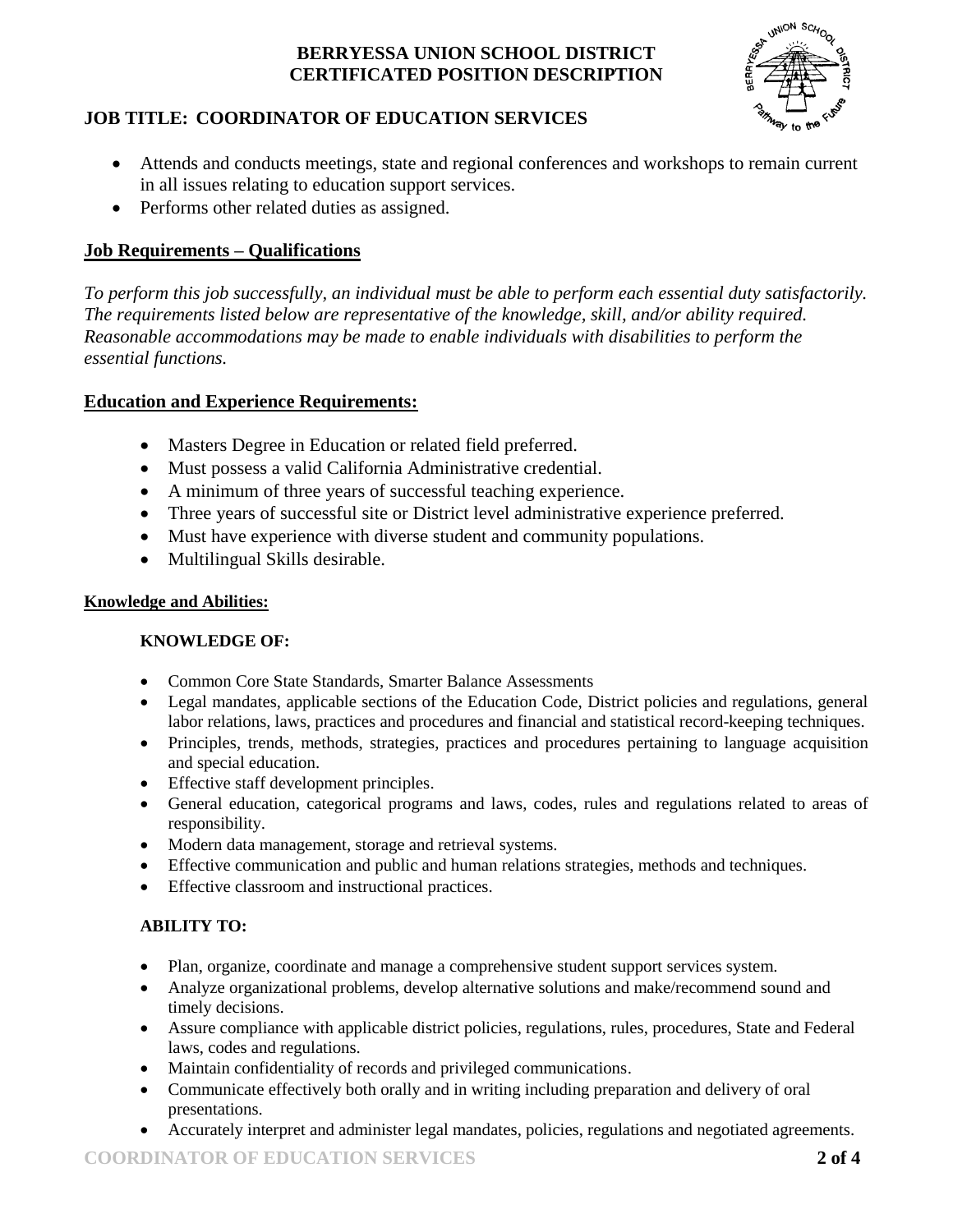

#### **JOB TITLE: COORDINATOR OF EDUCATION SERVICES**

- Read, interpret, apply and explain rules, regulations, policies and procedures.
- Ability to establish and maintain effective relationships with a wide variety of groups and individuals.
- Train, supervise and evaluate assigned staff.
- Maintain current knowledge of program rules, regulations, requirements and restrictions.
- Work independently with little direction.
- Meet schedules and timelines.
- Operate a computer terminal to enter data, maintain records and generate reports.
- Plan, coordinate and provide staff training.
- Provide leadership and stability for continuity of services.
- Drive a vehicle to carry out duties and responsibilities of the position.

#### **Working Conditions:**

#### **ENVIRONMENT:**

*The work environment characteristics here are representative of those an employee encounters while performing the essential functions of this job. Reasonable accommodations may be made to enable individuals with disabilities to perform the essential functions.*

- Indoor
- Office environment
- Subject to driving to off-site locations to conduct work.

The noise in these environments is quiet to loud depending upon the activity in the particular part of the day.

#### **PHYSICAL DEMANDS:**

*The physical demands described here are representative of those that must be met by an employee to successfully perform the essential functions of this job.* Reasonable *accommodations may be made to enable individuals with disabilities to perform the essential functions.*

 Hearing and speaking to exchange information in person and on the telephone; seeing to read, prepare, and proofread documents, perform assigned duties; sitting for extended periods of time; dexterity of hands and fingers to operate a computer keyboard and other office equipment; kneeling, bending at the waist, and reaching overhead, above the shoulders and horizontally, to retrieve and store files and supplies; lifting light objects.

#### **Licenses, Certifications, Bonding, and/or Testing Requirements:**

- Criminal Justice Fingerprint Clearance
- Valid California Driver's License
- Tuberculosis Clearance

#### **Reports to:** Assistant Superintendent of Education Services

**Work Year:** 225 Days